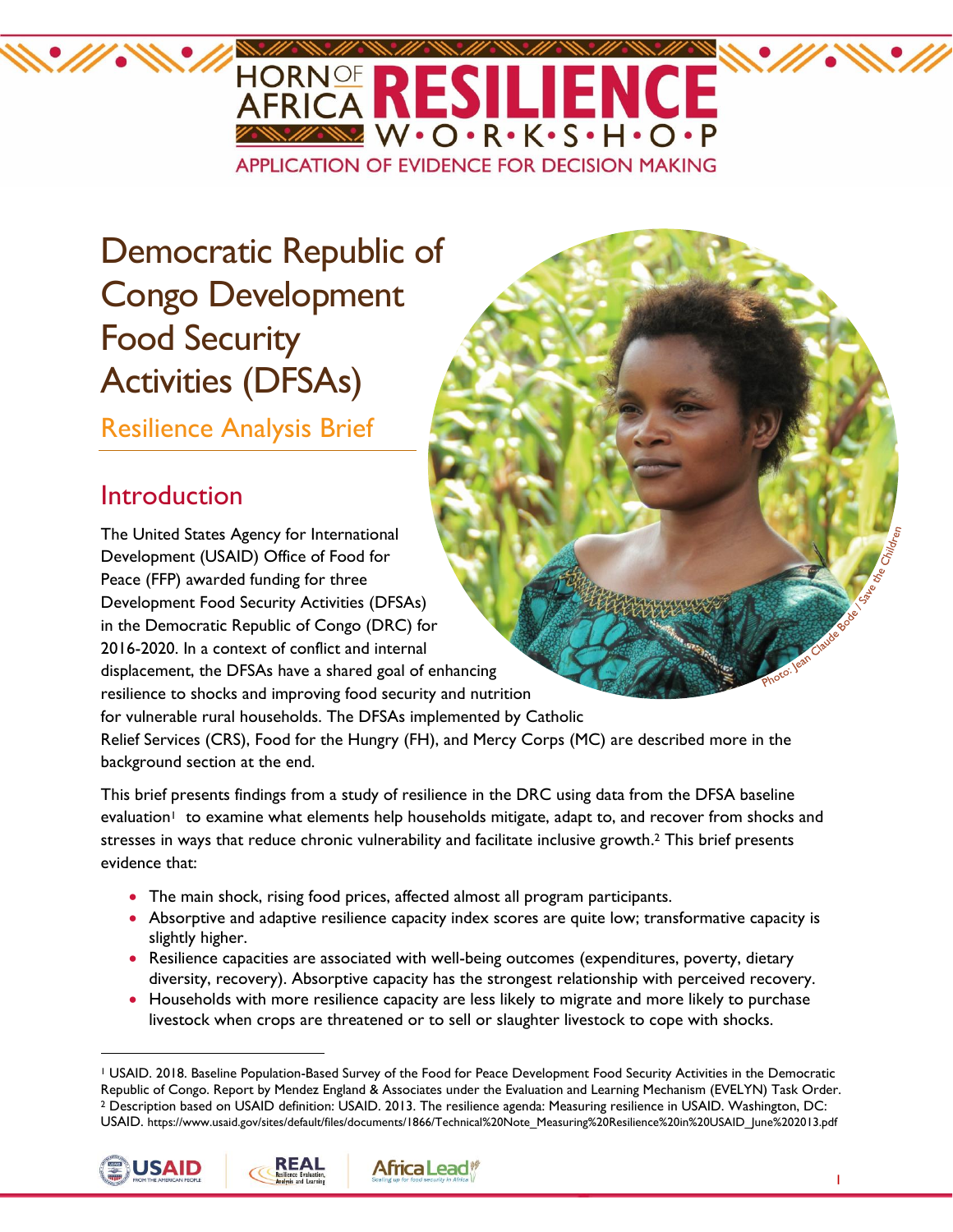### Key Findings

#### **SHOCKS**

The most common among all types of shocks were increased food prices and exchange rate fluctuation/ currency devaluation, with especially high prevalence in Mercy Corps areas (see figure below). At least half of all households surveyed reported illness/death of a household member, diseases, or pests of plants or animals, and rain/flooding/drought. Nearly half indicated that agricultural or livestock inputs are not available. On average, households from the overall sample experienced five shocks in the 12 months prior to the survey.

The most common strategy to cope with these shocks, used by more than a quarter of all households, is to participate in a Food for Work/Cash for Work program. Other important coping strategies are reducing food consumption, finding daily wage labor, and selling livestock. Almost one quarter of CRS households sold household items to cope with shocks, compared to a maximum of 8 percent in other areas. Migration of the whole family is most pronounced among households that experienced conflict; between 10-20 percent of households in Food for the Hungry and CRS areas migrated with their families, but this rare in the Mercy Corps area.



#### HOUSEHOLD WELL-BEING OUTCOMES

The study uses four indicators to measure household well-being. Variation across the three project areas for these indicators is minimal. Mean values for the overall sample are:

- Per capita expenditures, a proxy for income, is \$1.41
- Prevalence of **poverty**,<sup>3</sup> is high, at 79 percent of the sample
- Household **dietary diversity** is low: households consumed < 4 of 12 food groups
- The **recovery** index value is mid-range,<sup>4</sup> at 1.9 out of 4

#### RESILIENCE CAPACITIES

This study measures three resilience capacities. Absorptive capacity refers to households' ability to minimize exposure to shocks through preventive measures and appropriate coping strategies. Adaptive

<sup>4</sup> The recovery index measures a household's ability to meet food needs following shock exposure in the previous 12 months and the extent to which a household believes it will be able to meet food needs in the next year.

Uganda Development Food Security Activities: Baseline Resilience Analysis Brief 2

<sup>3</sup> Based on \$1.90 daily per capita income threshold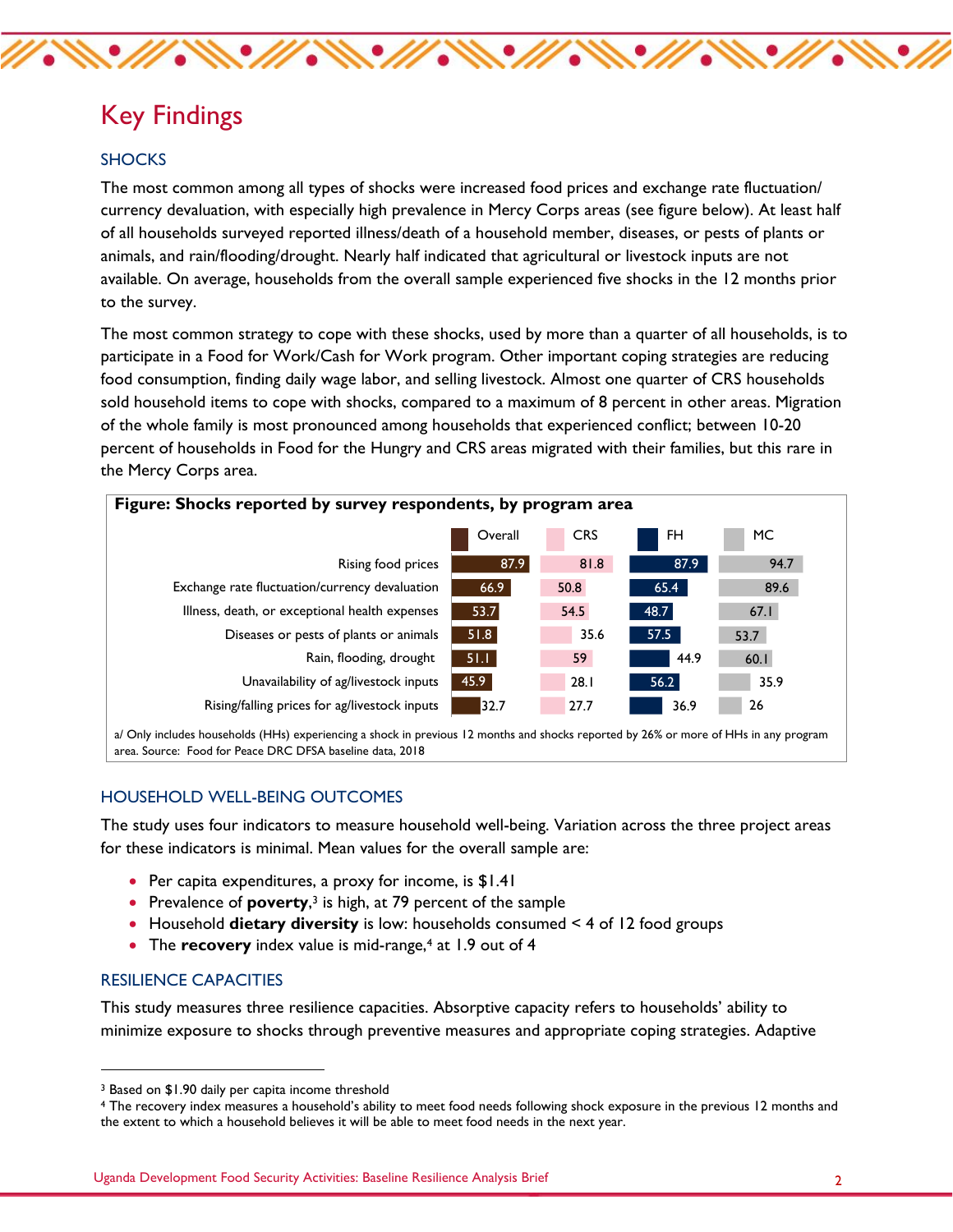capacity measures households' ability to make proactive and informed choices about alternative livelihood strategies based on an understanding of changing conditions. Transformative capacity reflects governance mechanisms, policies, infrastructure, community networks, and formal and informal social protections that enable systemic change. Each capacity is expressed as an index of household- and community-level indicators and ranging from 0 (lowest capacity) to 100 (highest).

 $\mathscr{W}\ll\mathscr{W}\ll\mathscr{W}\ll\mathscr{W}$ 

The overall sample's mean index scores are quite low for absorptive and adaptive capacities (14.6 and 17.8, respectively), and slightly higher for transformative capacity (32.1). Comparison of the three project areas shows minimal differences in resilience capacities: the largest is a 12-point difference in index values for transformative capacity: 28.2 for Food for the Hungry households and 40.3 for Mercy Corps households.

#### WHICH RESILIENCE CAPACITIES ARE ASSOCIATED WITH POSITIVE WELL-BEING OUTCOMES, INCLUDING EXPENDITURES, POVERTY, DIETARY DIVERSITY, AND RECOVERY FROM SHOCK?

All three resilience capacities are significantly associated with all four well-being outcomes in the anticipated direction, even when controlling for different degrees of shock exposure. Adaptive capacity has the strongest influence (i.e., greatest percent change) over expenditures, poverty, and dietary diversity relative to the other two capacities, whereas absorptive capacity has the strongest influence on perceived recovery. Households with higher levels of absorptive capacity have a more than 20 percent higher likelihood of recovery compared to those with low levels.

|                                                                                                      | <b>Absorptive</b> |          | <b>Adaptive</b> |             | <b>Transformative</b> |             |
|------------------------------------------------------------------------------------------------------|-------------------|----------|-----------------|-------------|-----------------------|-------------|
| <b>Outcome</b>                                                                                       | Coef.             | % change | Coef.           | %<br>change | Coef.                 | %<br>change |
|                                                                                                      |                   |          |                 |             |                       |             |
| Expenditure                                                                                          | $0.048***$        | 49.7     | $0.053***$      | 58.3        | $0.019***$            | 31.7        |
| Poverty                                                                                              | $-0.052***$       | $-16.8$  | $-0.064***$     | $-20.3$     | $-0.019***$           | $-12.4$     |
| $HDDS \ge 4$                                                                                         | $0.035***$        | 39.8     | $0.040***$      | 47.8        | $0.015***$            | 28.7        |
| Recovery                                                                                             | $0.028***$        | 23.1     | $0.013***$      | 10.5        | $0.010***$            | 14.0        |
| Note: Asterisks represent statistical significance at the 0.01 (**), 0.05 (**), and 0.10 (*) levels. |                   |          |                 |             |                       |             |

#### **Relationship between resilience capacity & well-being outcomes**

% change represents the change from the lowest to highest quartile ( $25<sup>th</sup>$  to  $75<sup>th</sup>$  percentile) of the sample for indicators measured as continuous variables. For binary variables, the change is defined as the difference between 0 and 1.

#### WHICH RESILIENCE CAPACITY INDICATORS DRIVE POSITIVE WELL-BEING OUTCOMES?

Results from regression analysis to assess relationships between resilience capacity components and wellbeing outcomes provide evidence that all four well-being outcomes can be improved through the components that comprise the resilience capacity indices. The analysis examined high- versus low-range values for each component indicator.

- Households with high levels of access to cash savings, durable goods asset holdings, and access to agricultural insurance or remittances are more likely to have at least a 10 percent increase in per capita expenditures compared to households with lower levels of those components.
- High levels of access to cash savings, durable goods asset holdings, and education reduce poverty by 5-13 percent. Households with greater access to formal safety nets are more likely to be poor by almost 30 percent, but this most likely reflects appropriate beneficiary targeting.
- Households are more likely to consume at least four food types if formal safety nets are available and if they have high levels of cash savings, durable assets, shock preparedness and mitigation, social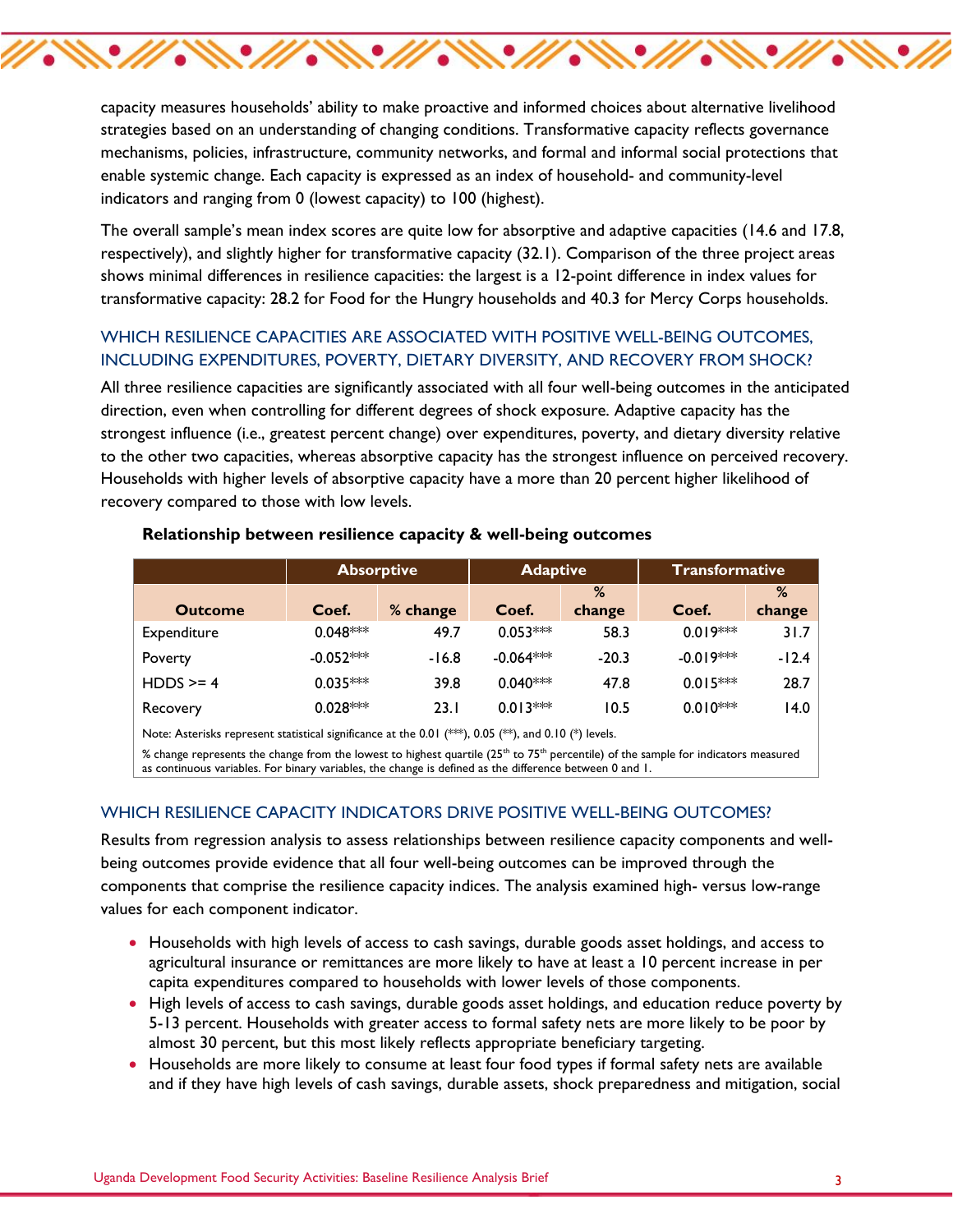networking, education, and livelihood diversity. A lack of humanitarian assistance, on the other hand, is likely to result in lower dietary diversity.

• Households' likelihood of recovery is improved by 12 to 37 percent with higher levels of shock preparation and mitigation, social networking, humanitarian assistance, and local government responsiveness. The following household characteristics limit the likelihood of recovery by 8 to 35 percent: lower bonding social capital, fewer livelihoods, less education, less collective action, or lack of access to agricultural insurance.

#### DOES RESILIENCE CAPACITY DETERMINE THE COPING STRATEGIES HOUSEHOLDS ARE LIKELY TO ADOPT?

 $\mathscr{U}\mathscr{N}\mathscr{M}\mathscr{N}\mathscr{N}\mathscr{N}$ 

Next, we looked at whether some coping strategies are more likely to be adopted based on household level of resilience capacity. The analysis tests the assumption that households with high levels of resilience are less likely to engage in negative coping mechanisms than those with low resilience capacities. The results mostly validate the assumption, but there are some exceptions.

Households with greater absorptive, adaptive, or transformative capacity are more likely to buy livestock when crop production is at risk or sell/slaughter livestock, and less likely to migrate.

Households with higher absorptive or adaptive capacity are more likely to receive money or food from within or outside community. Compared to households with lower absorptive capacity, households with greater absorptive capacity are more likely to take a loan from friends/family within their community. Households with higher adaptive capacity are more likely to take a loan from friends/family outside the community. Higher levels of transformative capacity are associated with a reduced likelihood of receiving formal assistance (-5.0 percent).

Surprisingly, households with greater absorptive or adaptive are more likely to reduce child-related expenses, and households with higher absorptive capacity are more likely to limit food consumption, often considered negative coping mechanisms.

#### PROGRAMMING IMPLICATIONS

The results from the analysis of resilience and household outcomes recovery point to some important conclusions regarding programming to enhance resilience. First, traditional economic development interventions to improve household income also enhance household and community resilience capacities. These include those that increase agricultural/livestock productivity, diversify livelihoods, provide education/training, and invest in value chains or infrastructure.

There is some evidence to support the idea that promotion of livelihood diversification can enhance household income (measured by per-capita expenditures) and food access (HDDS). Access to savings is associated with household economic status and dietary diversity, suggesting the importance of support to savings and loans groups and mechanisms to promote savings by individuals and other organizations. In addition, investments to support shock preparedness and mitigation plans are positively associated with both food security (dietary diversity) and household ability to recover from shocks.

### **Background**

The DFSAs span four provinces and are implemented by three partners. The **Budikadidi Project** is implemented by CRS and partners in Kasai Oriental Province (Tshilundu and Miabi territories). The **Tuendelee Pamoja Project** is implemented by Food for the Hungry and partners in Tanganyika Province